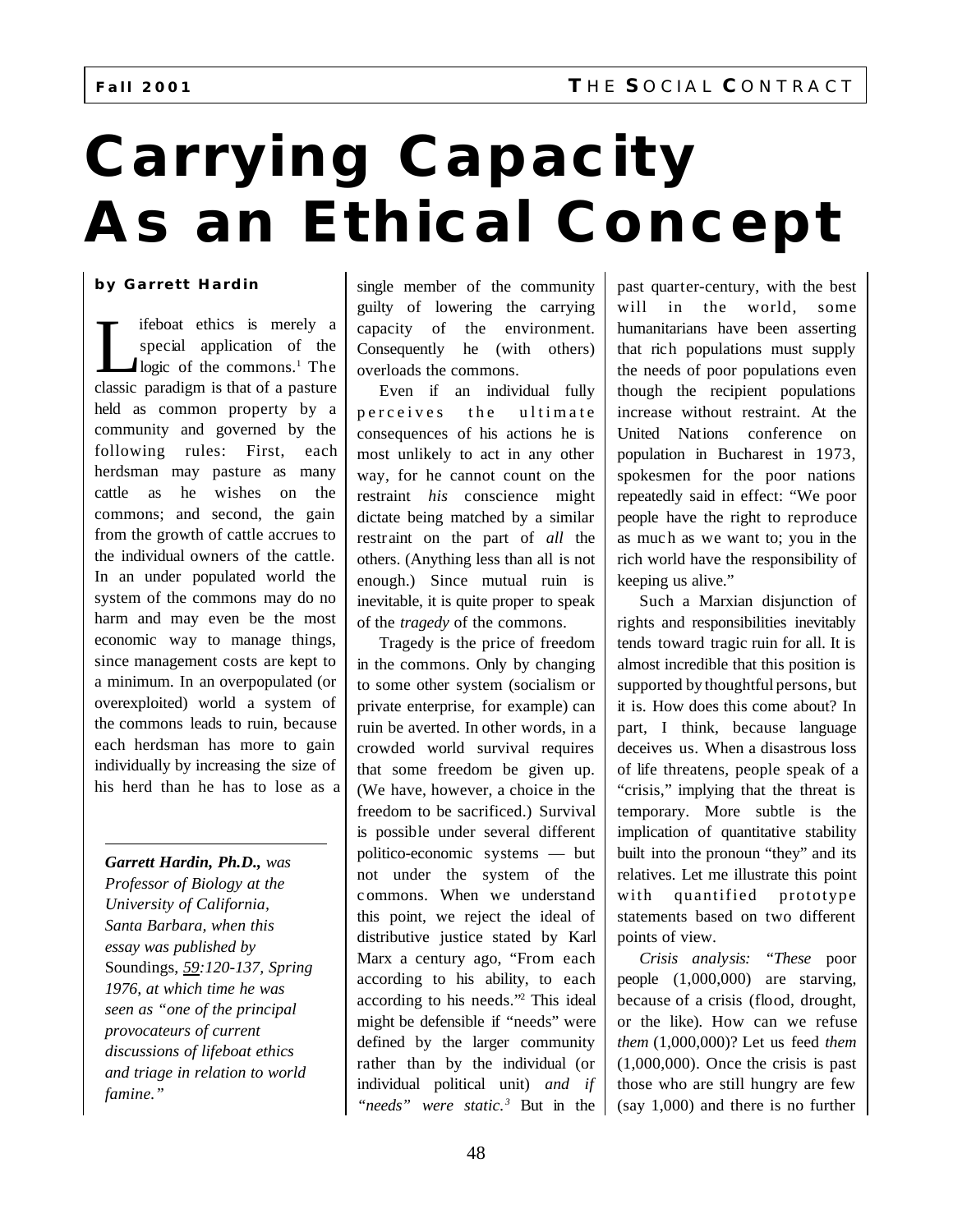need for our intervention."

*Crunch analysis: "Those* (1,000,000) who are hungry are reproducing. We send food to *them* (1,010,000). *Their* lives (1,020,000) are saved. But since the environment is still essentially the same, the next year *they* (1,030,000) ask for more food. We send it to *them* (1,045,000); and the next year *they* (1,068,000) ask for still more. Since the need has not gone away, it is a mistake to speak of a passing crisis: It is evidently a permanent crunch that this growing "they face — a growing disaster, not a passing state of affairs."

"They" increases in size. Rhetoric makes no allowance for a ballooning pronoun. Thus we can easily be deceived by language. We cannot deal adequately with ethical questions if we ignore quantitative matters. This attitude has been rejected by James Sellers, who dismisses prophets of doom from  $\mathrm{Malthus^4}$  to  $\mathrm{Meadows^5}$  as "chiliasts." Chiliasts (or millenialists, to use the Latin-derived equivalent of the Greek term) predict a catastrophic end of things a thousand years from some reference point. The classic example is the prediction of Judgment Day in the year 1000 anno Domini. Those who predicted it were wrong, of course; but the fact that this specific prediction was wrong is no valid criticism of the use of numbers in thinking. Millenialism is numerology, not science.

In science, most of the time, it is

not so much exact numbers that are important as it is the relative size of numbers and the direction of ch an ge in the magnitude of them. Much productive analysis is accomplished with only the crude quantitation of "order of magnitude" thinking. First and second derivatives are often calculated with no finer aim than to find out if they are positive or negative. Survival can hinge on the crude issue of the sign of change, regardless of number. This is a far cry from the spurious precision of numerology. Unfortunately, the chasm between the "two cultures," as C. P. Snow called them, $6$  keeps many in the non-scientific culture from understanding the significance of the quantitative approach. One is tempted to wonder also whether an additional impediment to understanding may not be the mortal sin called pride, which some theologians regard as the mother of all sins.

Returning to Marx, it is obvious that the *each* in "to eac h according to his needs" is not — despite the grammar — a unitary, stable entity; "each is a place-holder for a ballooning variable." Before we commit ourselves to saving the life of *each* and every person in need we had better ask this question: "*And then what?*" That is, what about tomorrow, what about posterity? As Hans Jonas has pointed out, $\tau$  traditional ethics has almost entirely ignored the claims of posterity. In an overpopulated world humanity cannot long endure under

a regime governed by posterityblind ethics. It is the essence of ecological ethics that it pays attention to posterity.

Since helping starving people requires that we who are rich give up some of our wealth, any refusal to do so is almost sure to be attributed to selfishness. Selfishness there may be, but focusing on selfishness is likely to be nonproductive. In truth, a selfish motive can be found in all policy proposals. The selfishness of *not* giving is obvious and need not be elaborated. But the selfishness of giving is no less real, though more subtle.<sup>8</sup> Consider the sources of support for Public Law 480, the act of Congress under which surplus foods were given to poor countries, or sold to them at bargain prices ("concessionary terms" is the euphemism). Why did we give food away? Conventional wisdom says it was because we momentarily transcended our normal selfishness. Is that the whole story?

It is not. The "we" of the above sentence needs to be subdivided. The farmers who grew the grain did not give it away. They sold it to the government (which then gave it away). Farmers received selfish benefits in two ways: the direct sale of grain, and the economic support to farm pric es given by this governmental purchase in an otherwise free market. The operation of P. L. 480 during the past quarter-century brought American farmers to a level of prosperity never known before.

Who else benefitted — in a selfish way? The stockholders and employees of the railroads that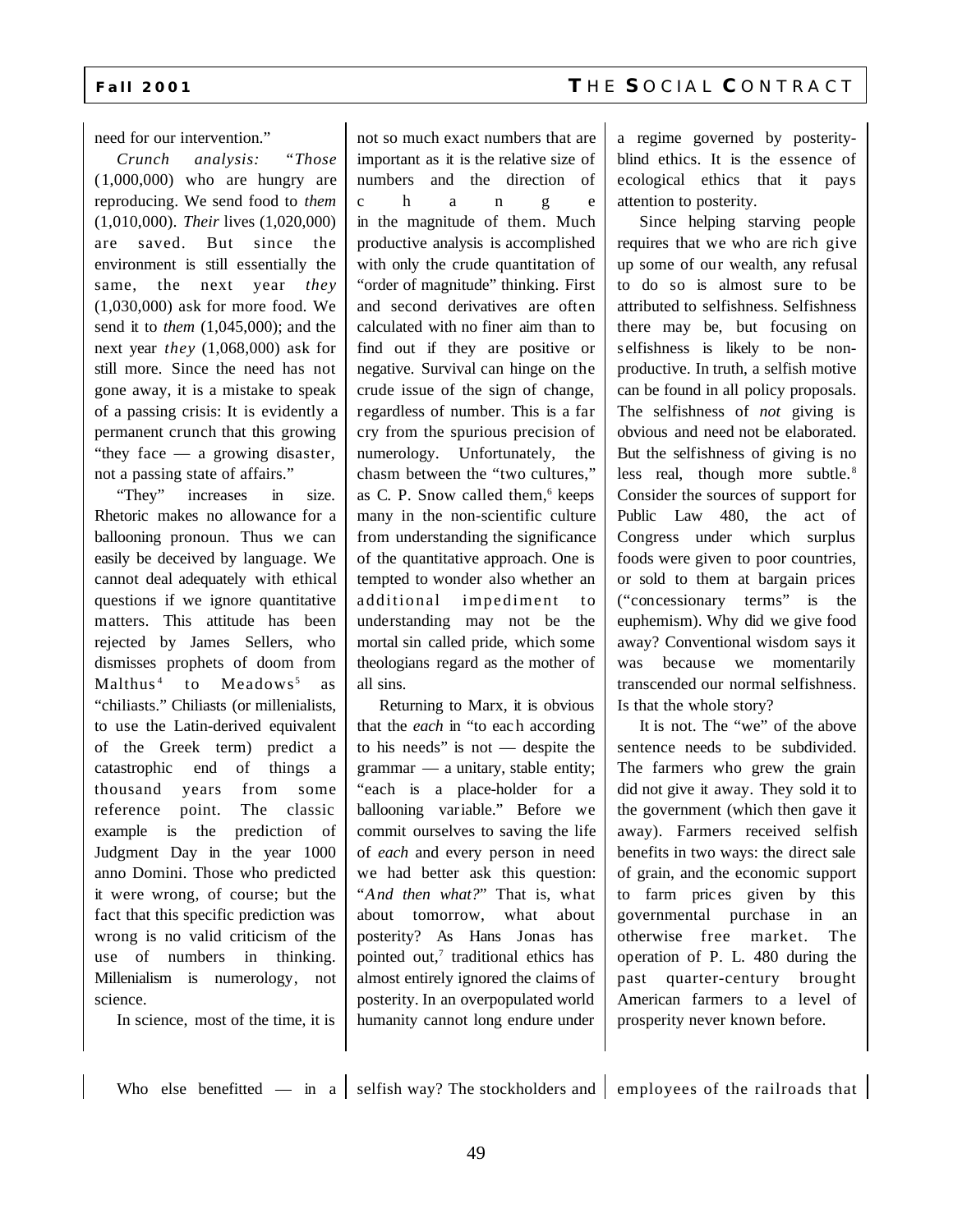moved grain to seaports benefitted. So also did freight-boat operators (U.S. "bottoms" were specified by law). So also did grain elevator operators. So also did agricultural research scientists who were financially supported in a burgeoning but futile effort "to feed a hungry world."<sup>9</sup> And so also did the large bureaucracy required to keep the P. L. 480 system working. In toto, probably several million people personally benefitted from the P. L. 480 program. Their labors cannot be called wholly selfless.

Who *did* make a sacrifice for P. L. 480? The citizens generally, nearly two hundred million of them, paying directly or indirectly through taxes. But each of these many millions lost only a little, whereas each of the million or so gainers gained a great deal. The blunt truth is that *philanthropy pays* — if you are hired as a philanthropist. Those on the gaining side of P. L. 480 made a great deal of money and could afford to spend lavishly to persuade Congress to continue the program. Those on the sacrificing side sacrificed only a little bit per capita and could not afford to spend much protecting their pocketbooks against philanthropic inroads. And so P. L. 480 continued, year after year.

Should we condemn philanthropy when we discover that some of its roots are selfish? I think not, otherwise probably no philanthropy would be possible. The secret of practical success in large-scale public philanthropy is this: See to it that the losses are widely distributed so that the per capita loss is small, but concentrate the gains in a relatively few people so that these

*"Even judging an act by its consequences is not easy. We are limited by the basic theorem of ecology. 'We can never do merely one thing.'"*

few will have the economic power needed to pressure the legislature into supporting the program.

I have spent some time on this issue because I would like to dispose once and for all of condemnatory arguments based on "selfishness." As a matter of principle we should always assume that selfishness is *part* of the motivation of every action. But what of it? If Smith proposes a certain public policy, it is far more important to know whether the policy will do public harm or public good than it is to know whether Smith's motives are selfish or selfless. Consequences ("ends") can be more objectively determined than motivations ("means"). Situational ethics wisely uses consequences as the measure of morality. "If the end does not justify the means, what does?" asks Joseph Fletcher.<sup>10</sup> The obsession of older ethical systems with means and motives is no doubt in part a consequence of envy, which has a thousand disguises.<sup>11</sup> (Though I am sure this is true, the situationist should not dwell on envy very long, for it is after all only a motive, and as such not directly verifiable. In any case public policy must be primarily concerned with consequences.)

Even judging an act by its consequences is not easy. We are limited by the basic theorem of ecology. "We can never do merely one thing."<sup>12</sup> The fact that an act has many consequences is all the more reason for de-emphasizing motives as we carry out our ethical analyses. Motives by definition apply only to intended consequences. The multitudinous unintended ones are commonly denigrated by the term "sideeffects." But "The road to hell is paved with good intentions," so let's have done with motivational evaluations of public policy.

Even after we have agreed to eschew motivational analysis, foreign aid is a tough nut to crack. The literature is large and contradictory, but it all points to the inescapable conclusion that a quarter of a century of earnest effort has not conquered world poverty. To many observers the threat of future disasters is more convincing now than it was a quarter of a century ago, and the disasters are not all in the future either.<sup>13</sup> Where have we gone wrong in foreign aid?

We wanted to do good, of course. The question, "How can we help a poor country?" seems like a simple question, one that should have a simple answer. Our failure to answer it suggests that the question is not as simple as we thought. The variety of contradictory answers offered is disheartening.

How can we find our way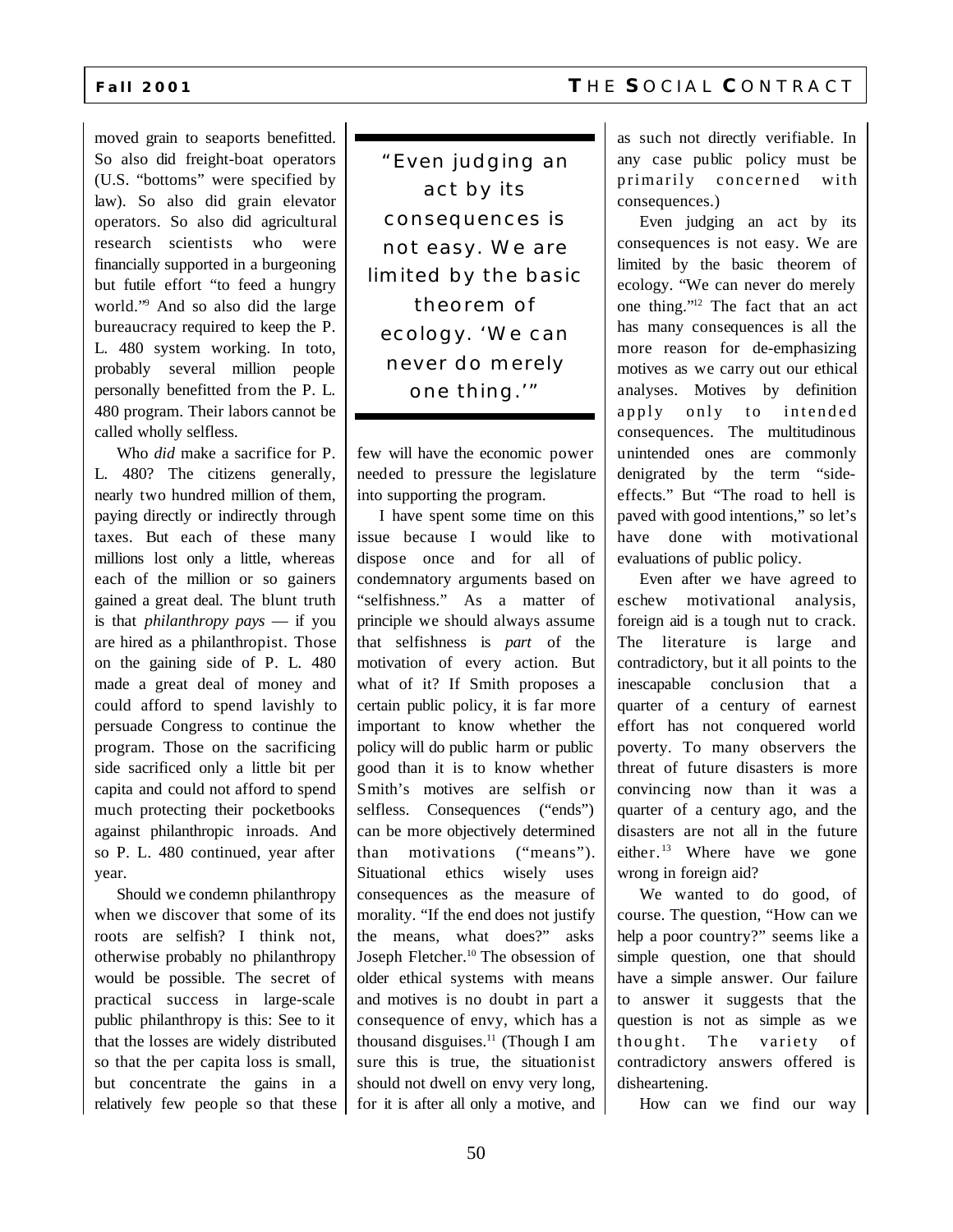through this thicket? I suggest we take a cue from a mathematician. The great algebraist Karl Jacobi (1804-1851) had a simple stratagem that he recommended to students who found themselves butting their heads against a stone wall. *Umkehren, immer umkehren* — "Invert, always invert." Don't just keep asking the same old question over and over: Turn it upside down and ask the opposite question. The answer you get then may not be the one you want, but it may throw useful light on the question you started with.

Let's try a Jacobian inversion of the food/population problem. To sharpen the issue, let us take a particular example — say India. The question we want to answer is, "How can we help India?" But since that approach has repeatedly thrust us against a stone wall, let's pose the Jacobian invert, "How can we *harm* India? After we've answered this perverse question we will return to the original (and proper) one.

As a matter of method, let us grant ourselves the most malevolent of motives: Let us ask, "How can we harm India — *really* harm her?" Of course we might plaster the country with thermo-nuclear bombs, speedily wiping out most of the 600 million people. But, to the truly malevolent mind, that's not much fun; a dead man is beyond harming. Bacterial warfare could be a bit "better," but not much. No: We want something that will really make India suffer, not merely for a day or a week, but on and on and on. How can we achieve this inhumane goal?

Quite simply: By sending India a

bounty of food, year after year. The United States exports about 80 million tons of grain a year. Most of it we sell. The foreign exchange it yields we use for such needed imports as petroleum (38 percent of our oil consumption in 1974), iron ore, bauxite, chromium, tin, etc. But in the pursuit of our malevolent goal let us "unselfishly" tighten our belts, make sacrifices, and do without that foreign exc hange. Let us *give* all 80 million tons of grain to the Indians each year.

On a purely vegetable diet it takes about 400 pounds of grain to keep one person alive and healthy for a year. The 600 million Indians need 120 million tons per year; since their nutrition is less than adequate presumably they are getting a bit less than that now. So the 80 million tons we give them will almost double India's per capita supply of food. With a surplus, Indians can afford to vary their diet by growing some less efficient crops; they can also convert some of the grain into meat (pork and chickens for the Hindus, beef and chickens for the Moslems). The entire nation can then be supplied not only with plenty of calories, but also with an adequate supply of high quality protein. The peoples' eyes will sparkle, their steps will become more elastic, and they will be capable of more work. "Fatalism" will no doubt diminish. (Much so-c alled fatalism is merely a consequence of malnutrition.) Indians may even become a bit overweight, though they will still be getting only two-thirds as much food as the average inhabitant of a rich country. Surely, we think, surely a well-fed India would be

## **Fall 2001 T** HE **S** OCIAL **C** ONTRACT

better off?

Not so: *Ceteris paribus,* they will ultimately be worse off. Remember, "We can never do merely one thing." A generous gift of food would have not only nutritional consequences, it would also have political and economic consequences. The difficulty of distributing free food to a poor people is well known. Harbor, storage, and transport inadequacies result in great losses of grain to rats and fungi. Political corruption diverts food from those who need it most to those who are more powerful. More abundant supplies depress free market prices and discourage native farmers from growing food in subsequent years. Research into better ways of agriculture is also discouraged. Why look for better ways to grow food when there is food enough already?

There are replies, of sorts, to all the above points. It may be maintained that all these evils are only temporary ones. In time, organizational sense will be brought into the distributional system and the government will crack down on corruption. Realizing the desirability of producing more food, for export if nothing else, a wise government will subsidize agricultural research in spite of an apparent surplus. Experience does not give much support to this optimistic view, but let us grant the conclusions for the sake of getting on to more important matters. Worse is to come.

The Indian unemployment rate is commonly reckoned at 30 percent, but it is acknowledged that this is a minimum figure. *Under*employment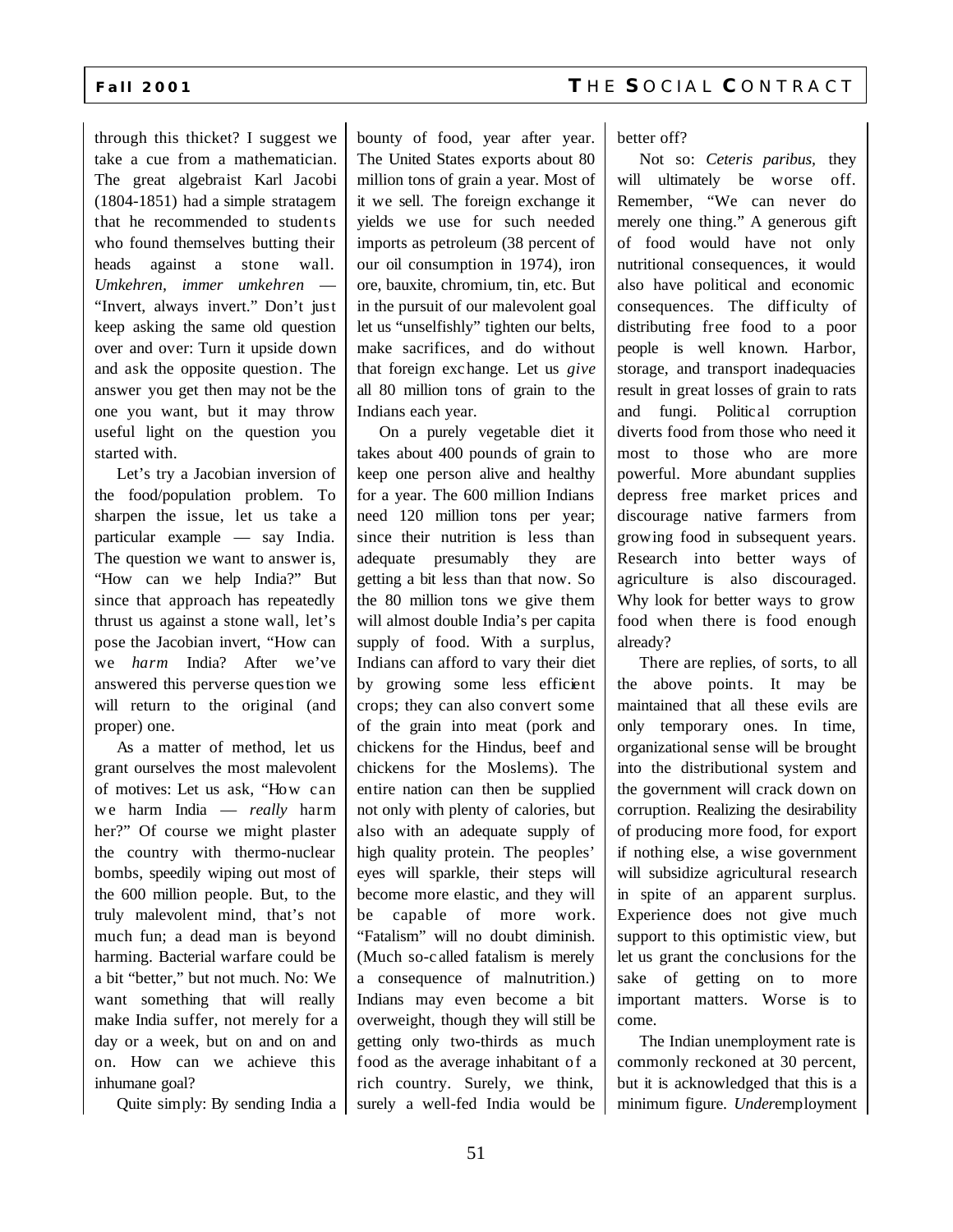is rife. Check into a hotel in Calcutta with four small bags and four bearers will carry your luggage to the room  $\boldsymbol{\mathsf{n}}$  with another man to carry the key. Custom, and a knowledge of what the traffic will bear, decrees this practice. In addition malnutrition justifies it in part. Adequately fed, half as many men would suffice. So one of the early consequences of achieving a higher level of nutrition in the Indian population would be to increase the number of unemployed.

India needs many things that food will not buy. Food will not diminish the unemployment rate, quite the contrary; nor will it increase the supply of minerals, bicycles, clothes, automobiles, gasoline, schools, books, movies, or television. All these things require energy for their manufacture and maintenance.

Of course, food is a form of energy, but it is controvertible to other forms only with great loss. So we are practically justified in considering energy and food as mutually exclusive goods. On this basis the most striking difference between poor and rich countries is not in the food they eat but in the energy they use. On a per capita basis rich countries use about three times as much of the primary goods — grain and the like — as do poor countries. (To a large extent this is because the rich convert much of the grain to more "wasteful" animal meat.) But when it comes to energy, rich countries use ten times as much per capita. (Near the extremes Americans use 60 times as much per person as Indians.) By reasonable standards much of this energy may be wasted (e.g., in the manufacture of "exercycles" for sweating the fat off people who have eaten too much), but a large share of this energy supplies the goods we regard as civilized: effortless transportation, some luxury foods, a variety of sports, clean space heating, more than adequate clothing, and energyconsuming arts — music, visual arts, electronic auxiliaries, etc. Merely giving food to a people does almost nothing to satisfy the appetite for any of these other goods.

But a well-nourished people is better fitted to try to wrest more energy from its environment. The question then is this: Is the native environment able to furnish more energy? And at what cost?

In India energy is already being gotten from the environment at a fearful cost. In the past two c enturies millions of acres of India have been deforested in the struggle for food, with the usual environmental degradation. The Vale of Kashmir, once one of the garden spots of the world, has been denuded to such an extent that the hills no longer hold water as they once did, and the springs supplying the famous gardens are drying up. So desperate is the need for charcoal for fuel that the Kashmiri now make it out of tree leaves. This wasteful practice denies the soil of needed organic mulch.

Throughout India, as is well known, cow dung is burned to cook food. The minerals of the dung are not thereby lost, but the ability of the dung to improve soil tilth is. Some of the nitrogen in the dung goes off in the air and does not return to Indian soil. Here we see a

classic example of the "vicious circle": Because Indians are poor they burn dung, depriving the soil of nitrogen and making themselves still poorer the following year. If we give them plenty of food, as they cook this food with cow dung they will lower still more the ability of their land to produce food.

Let us look at another example of this counter-productive behavior. Twenty-five years ago western countries brought food and medicine to Nepal. In the summer of 1974 a disastrous flood struck Bangladesh, killing tens of thousands of people, by government admission. (True losses in that part of the world are always greater than admitted losses.) Was there any connection between feeding Nepal and flooding Bangladesh? Indeed there was, and is.<sup>14</sup>

Nepal nestles among the Himalayas. Much of its land is precipitous, and winters are cold. The Nepalese need fuel, which they get from trees. Because more Nepalese are being kept alive now, the demand for timber is escalating. As trees are cut down, the soil under them is washed down the slopes into the rivers that run through India and Bangladesh. Once the absorptive capac ity of forest soil is gone, floods rise faster and to higher maxima. The flood of 1974 covered two-thirds of Bangladesh, twice the area of "normal" floods — which themselves are the consequence of deforestation in previous centuries.

By bringing food and medicine to Nepal we intended only to save lives, but we can never do merely one thing, and the Nepalese lives we saved created a Nepalese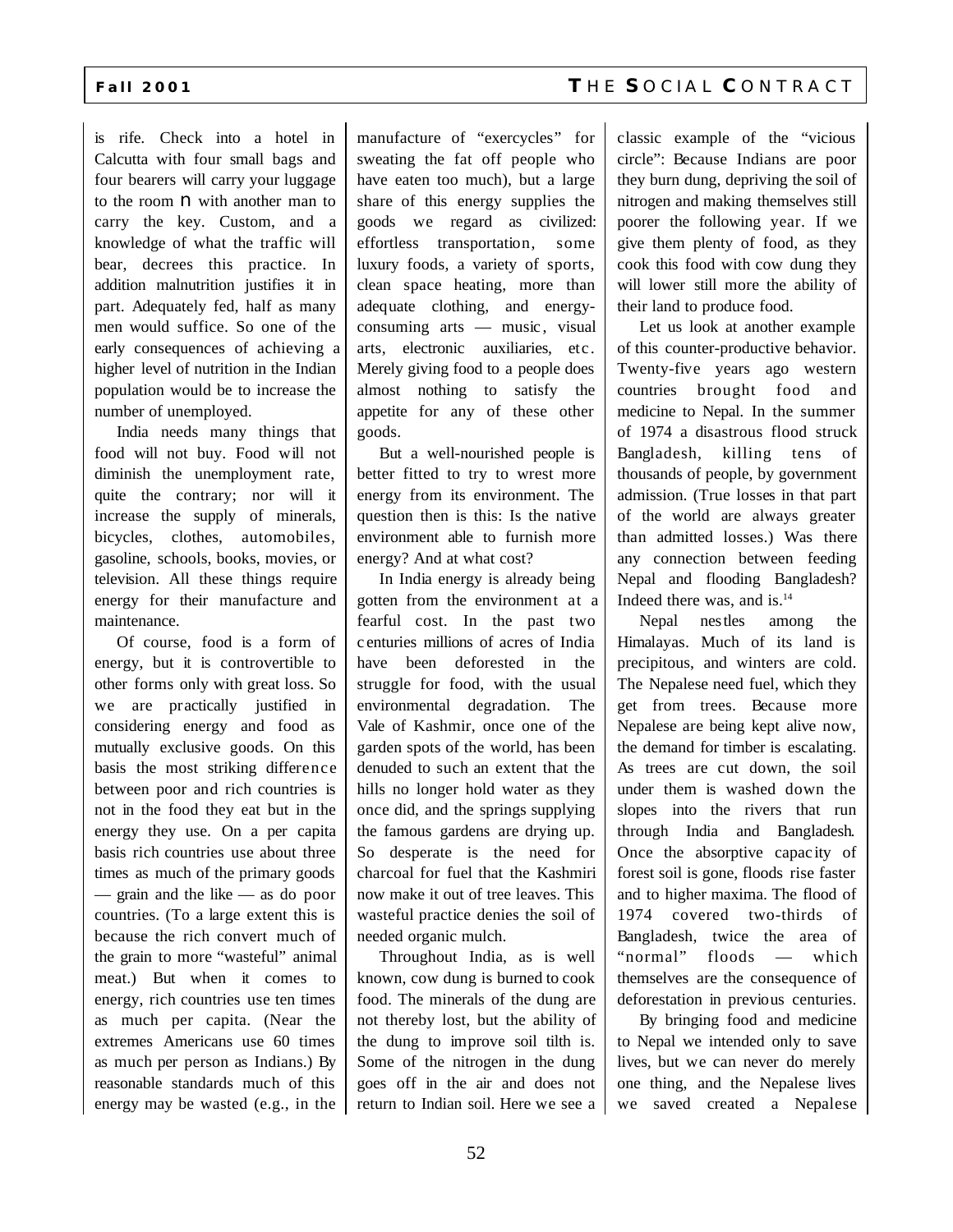energy-famine. The lives we saved from starvation in Nepal a quarter of a century ago were paid for in our time by lives lost to flooding and its attendant evils in Bangladesh. The saying "Man does not live by bread alone" takes on new meaning.

Still, we have not described what may be the worst consequence of a food-only policy: revolution and civil disorder. Many kind-hearted people who support food aid programs solicit the cooperation of "hardnosed" doubters by arguing that good nutrition is needed for world peace. Starving people will attack others, they say. Nothing could be further from the truth. The monumental studies of Ancel Keys and others have shown that starving people are completely selfish.<sup>15</sup> They are incapable of cooperating with others, and they are incapable of laying plans for tomorrow and carrying them out. Moreover, modern war is so expensive that even the richest countries can hardly afford it.

The thought that starving people can forcefully wrest subsistence from their richer brothers may appeal to our sense of justice, *but it just ain't so.* Starving people fight only among themselves, and that inefficiently.

So what would happen if we brought ample supplies of food to a population that was still poor in everything else? They would still be incapable of waging war at a distance, but their ability to fight among themselves would be vastly increased. With vigorous, wellnourished bodies and a keen sense of their impoverishment in other things, they would no doubt soon create massive disorder in their own land. Of course, they might create a strong and united country, but what is the probability of that? Remember how much trouble the thirteen colonies had in forming themselves into a United States. Then remember that India is divided by two major religions, many castes, fourteen major languages, and a hundred dialects. A partial separation of peoples along religious lines in 1947, at the time of the formation of Pakistan and of independent India, cost untold millions of lives. The budding off of Bangladesh (formerly East Pakistan) from the rest of Pakistan in 1971 cost several million more. All these losses were achieved on a low level of nutrition. The possibilities of blood-letting in a population of 600 million wellnourished people of many languages and religions and no appreciable tradition of cooperation stagger the imagination. Philanthropists with any imagination at all should be stunned by the thought of 600 million well-fed Indians seeking to meet their energy needs from their own resources.

So the answer to our Jacobian question, "How can we harm India?" is clear: Send food *only.* Escaping the Jacobian by reinverting the question, we now ask, "How can we *help* India?" Immediately we see that we must *never* send food without a matching gift of non-food energy. But before we go careening off on an intoxicating new program we had better look at some more quantities.

On a per capita basis, India uses the energy equivalent of one barrel

of oil per year; the U.S. uses sixty. The world average of all countries, rich and poor, is ten. If we want to bring India only up to the present world average, we would have to send India about 9 x 600 million barrels of oil per year (or its equivalent in coal, timber, gas, or whatever). That would be more than five billion barrels of oil equivalent. What is the chance we will make such a gift?

Surely it is nearly zero. For scale, note that our total yearly petroleum use is seven billion barrels (of which we import three billion). Of course we use (and have) a great deal of coal, too. But these figures should suffice to give a feeling of scale.

More important is the undoubted psychological fact that a fall in income tends to dry up the springs of philanthropy. Despite wide disagreements about the future of energy it is obvious that from now on, for at least the next twenty years and possibly for centuries, our per capita supply of energy is going to fall, year after year. The food we gave in the past was "surplus." By no accounting do we have an energy surplus. In fact, the perceived deficit is rising year by year.

India has about one-third as much land as the United States. She has about three times as muc h population. If her people-to-land ratio were the same as ours she would have only about seventy million people (instead of 600 million). With the forested and relatively unspoiled farmlands of four centuries ago, seventy million people could probably make it in comfort and dignity — provided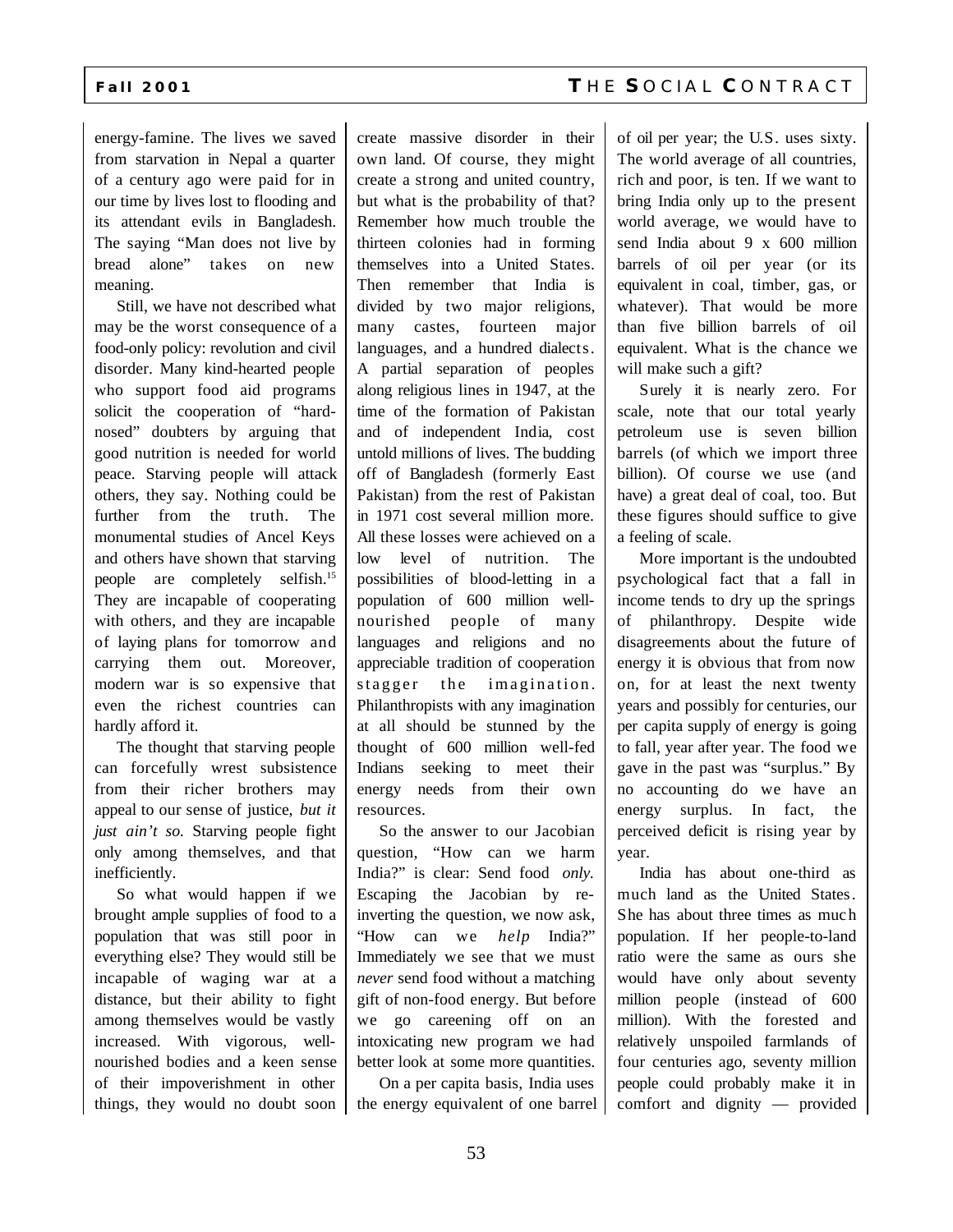they didn't increase!

To send food only to a country already populated beyond the carrying capacity of its land is to collaborate in the further destruction of the land and the further impoverishment of its people.

Food plus energy is a recommendable policy; but for a large population under today's conditions this policy is defensible only by the logic of the old saying, "If wishes were horses, beggars would ride." The fantastic amount of energy needed for such a program is simply not in view. (We have mentioned nothing of the equally monumental "infrastructure" of political, technological, and educational machinery needed to handle unfamiliar forms and quantities of energy in the poor countries. In a short span of time this infrastructure is as difficult to bring into being as is an adequate supply of energy.)

In summary, then, here are the major foreign-aid possibilities that tender minds are willing to entertain:

a. Food plus energy — a conceivable, but practically impossible, program.

b. Food alone — a conceivable and possible program, but one which would destroy the recipient.

In the light of this analysis the question of triage<sup>8</sup> shrinks to negligible importance. If *any* gift of food to overpopulated countries does more harm than good, it is not necessary to decide which countries get the gift and which do not. For posterity's sake we should never send food to any population that is beyond the realistic carrying capacity of its land. The question of triage does not even arise.

*"For posterity's sake we should never send food to any population that is beyond the realistic carrying capacity of its land. The question of triage does not even arise."*

Joseph Fltecher neatly summarized this point when he said, "We should give if it helps but not if it hurts." We would do well to memorize this aphorism, but we must be sure we understand the proper object of the verb, which is the recipient. Students of charity have long recognized that an important motive of the giver is to help himself, the giver.<sup>16</sup> Hindus give to secure a better life in the next incarnation; Moslems, to achieve a richer paradise at the end of this life; and Christians in a simpler day no doubt hoped to shorten their stay in purgatory by their generosity. Is there anyone who would say that contemporary charity is completely free of the self-serving element?

To deserve the name, charity surely must justify itself primarily, perhaps even solely, by the good it does the recipient, not only in the moment of giving but in the long run. That every act has multiple consequences was recognized by William L. Davison, who groups the consequences of an act of charity

**Fall 2001 T** HE **S** OCIAL **C** ONTRACT

into two value-classes, positive and negative.<sup>17</sup> True charity, he said,

*confers benefits, and it refrains from injuring… Hence, charity may sometimes assume an austere and even apparently unsympathetic aspect toward its object. When that object's real good cannot be achieved without inflicting pain and suffering, charity does not shrink from the infliction… Moreover, a sharp distinction must be drawn between charity and amiability or good nature the latter of which is a weakness and may be detrimental to true charity, although it also may be turned to account in its service.*

To the ecologically-minded student of ethics, most traditional ethics look like mere amiability, focusing as they do on the manifest misery of the present generation to the neglect of the more subtle but equally real needs of a much larger posterity. It is amiability that feeds the Nepalese in one generation and drowns Bangladeshis in another. It is amiability that, contemplating the wretched multitudes of Indians asks, "How can we let them starve?" implying that we, and only we, have the power to end their suffering. Such an assumption surely springs from hubris.

Fifty years ago India and China were equally miserable, and their future prospects looked bleak. During the past generation we have given India "help" on a massive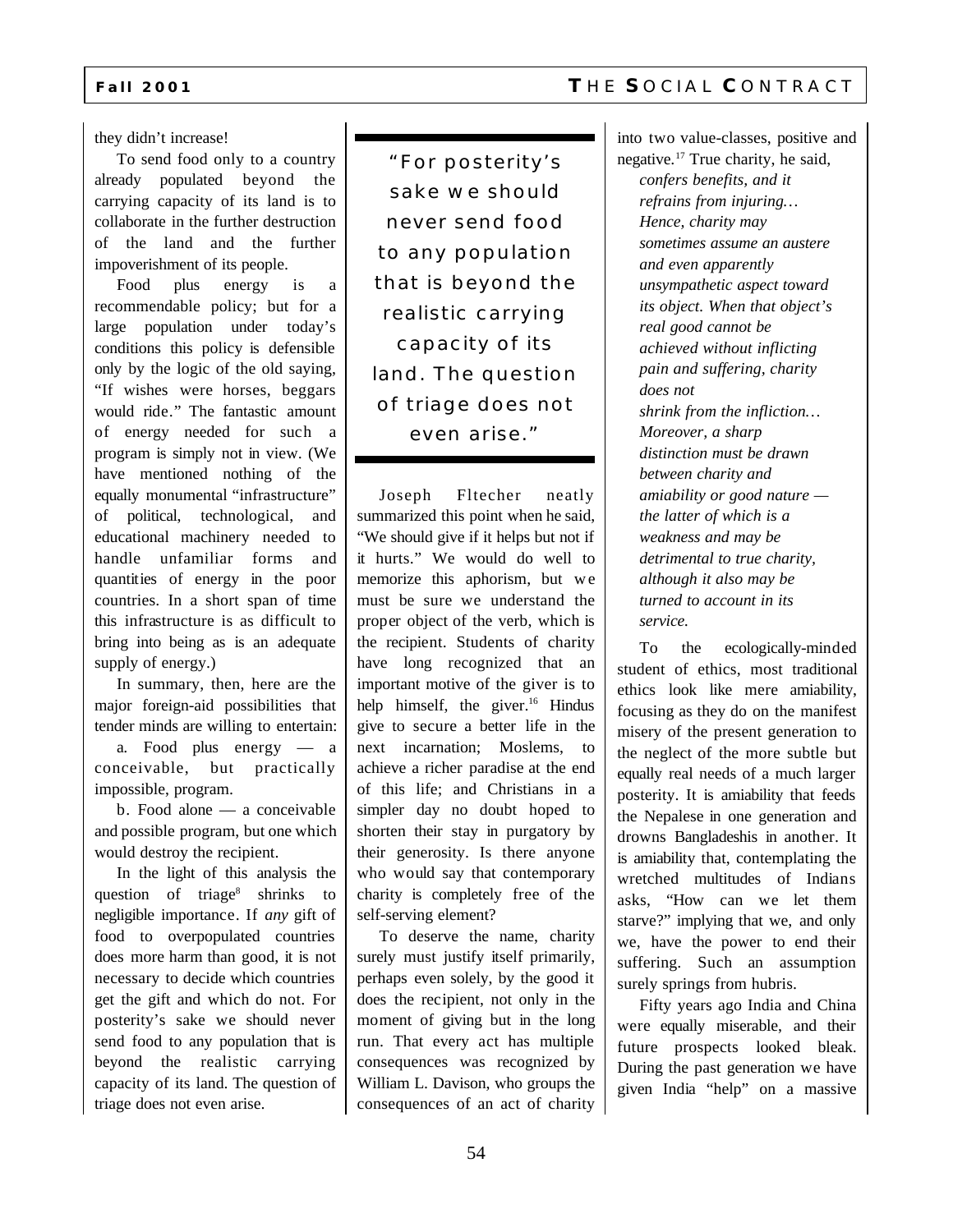scale; China, because of political differences between her and us, has received no "help" from us and precious little from anybody else. Yet who is better off today? And whose future prospects look brighter? Even after generously discounting the reports of the first starry-eyed Americans to enter China in recent years, it is apparent that China's 900 million are physically better off than India's 600 million.

All that has come about without an iota of "help" from us.

Could it be that a country that is treated as a responsible agent does better in the long run than one that is treated as an irresponsible parasite which we must "save" repeatedly? Is it not possible that robust responsibility is a virtue among nations as it is among individuals? Can we tolerate a charity that destroys responsibility?

Admittedly, China did not reach her present position of relative prosperity without great suffering, great loss of life. Did millions die? Tens of millions? We don't know. If we had enjoyed cordial relations with the new China during the birth process, no doubt we would, out of a rich store of amiability, have seen to it that China remained as irresponsible and miserable as India. Our day-to-day decisions, with their delayed devastation, would have been completely justified by our traditional, posterity-blind ethics which seems incapable of asking the crucial question, "*And then what?*"

Underlying most ethical thought at present is the assumption that human life is the *summum bonum*. Perhaps it is; but we need to inquire carefully into what we mean by "human life." Do we mean the life of each and every human being now living, all 4,000,000,000 of them? Is each presently existing human being to be kept alive (and breeding) regardless of the consequences for future human beings? So, apparently, say amiable, individualistic, present-oriented, future-blind western ethicists.

An ecologically-oriented ethicist asks, "And then what?" and insists that the needs of posterity be given a weighting commensurate with those of the present generation. The economic prejudice that leads to a heavy discounting of the future must be balanced by a recognition that the population of posterity vastly exceeds the population of the living.<sup>18</sup> We know from experience that the environment can be irreversible damaged and the carrying capacity of a land permanently lowered.<sup>14</sup> Even a little lowering multiplied by an almost limitless posterity should weigh heavily in the scales against the needs of those living, once our charity expands beyond the limits of simple amiability.

We can, of course, increase carrying capacity somewhat. But only hubris leads us to think that our ability to do so is without limit. Despite all our technological accomplishments — and they are many — there is a potent germ of truth in the saying of Horace (65-8 B.C.): *Naturam expelles furca, tamen usque recurret.* "Drive nature off with a pitchfork, nevertheless she will return with a rush." This is also the message of Rachel Carson.<sup>19</sup> which has been corroborated by many others.<sup>20</sup>

### **Fall 2001 T** HE **S** OCIAL **C** ONTRACT

*The morality of an act is a function of the state of the system at the time the act is performed* this is the foundation stone of situationist, ecological ethics.<sup>12</sup> A time-blind absolute ethical principle like that implied by the shibboleth, "the sanctity of life" leads to greater suffering than its situationist, ecological alternative and ultimately and paradoxically, even to a lesser quantity of life over a sufficiently long period of time. The interests of posterity can be brought into the reckoning of ethics if we abandon the idea of the sanctity of the carrying capacity.

Those who would like to make the theory of ethics wholly rational must look with suspicion on any statement that includes the word "sanctity." There is a whole class of terms whose principal (and perhaps sole) purpose seems to be to set a stop to inquiry: "Selfevident" and "sanctity" are members of this class. I must, therefore, show that "sanctity" is used as something more than a discussion-stopper when it occurs in the phrase "the sanctity of the carrying capacity."

Some there are who so love the world of Nature (that is, Nature *sine* Man) that they regard the preservation of a world without humankind as a legitimate objective of human beings. It is difficult to argue this ideal dispassionately and productively. Let me only say that I am not one of this class of naturelovers; my view is definitely homocentric. Even so I argue that we would do well to accept "Thou shalt not exceed the carrying capacity of any environment" as a legitimate member of a new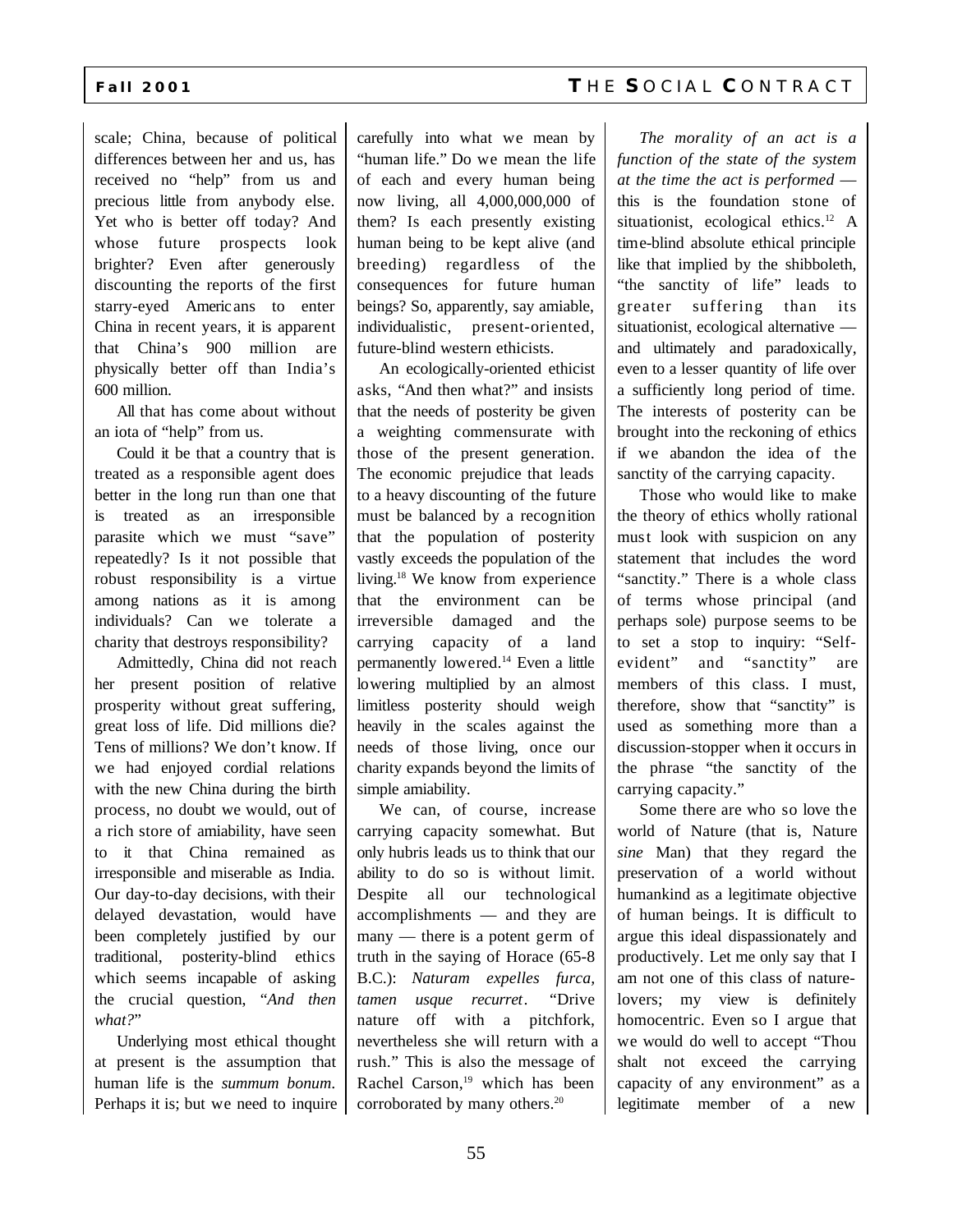Decalogue. When for the sake of momentary gain by human beings the carrying capacity is transgressed, the long-term interests of the same human beings — "same" meaning themselves and their successors in time — are damaged. I should not say that the carrying capacity is something that is *intrinsically* sacred (whatever *that* may mean) but that the rhetorical device "carrying capacity" is a shorthand way of dealing time and posterity into the game. A mathematician would, I imagine, view "carrying capacity"

as an algorithm, a substitute conceptual element with a different grammar from the elements it replaces. Algorithmic substitutions are made to facilitate analysis; when they are well chosen they introduce no appreciable errors. I think "carrying capacity" meets significant analytical demands of a posterity-oriented ethics.

In an uncrowded world there may be no ethical need for the ecological concept of the carrying capacity. But ours is a crowded world. We need this concept if we

# **Fall 2001 T** HE **S** OCIAL **C** ONTRACT

are to minimize human suffering in the long run (and not such a very long run at that). How Western m a n has pretty well succeeded in locking himself into a suicidal course of action by developing and clinging to a concept of the absolute sanctity o f life is a topic that calls for deep inquiry. Lacking the certain knowledge that might come out of such a scholarly investigation, I close this essay with a personal view of the significance of —

### CARRYING CAPACITY (to Paul Sears)

*A man said to the universe: "Sir, I exist!" "However," replied the universe, "The fact has not created in me A sense of obligation." — Stephen Crane, 1899*

So spoke the poet, at century's end;

And in those dour days when schools displayed the world,

"Warts and all," to their reluctant learners, These lines thrust through the layers of wishfulness, Forming the minds that later found them to be true.

All that is past, now. Original sin, then mere personal ego, Open to the shafts of consciousness, Now flourishes as an ego of the tribe Whose battle cry (which none dare question) is "Justice" — But hear the poet's shade:

A tribe said to the universe, "Sir, we exist!" "So I see," said the universe, "But your multitude creates in me No feeling of obligation.

"Need creates right, you say? Your need, your right? Have you forgot we're married? Humanity and universe — Holy, indissoluble pair! Nothing you can do escapes my vigilant response.

"Dam my rivers and I'll salt your crops; Cut my trees and I'll flood your plains. Kill 'pests' and, by God, you'll get a silent spring! Go ahead — save every last baby's life! I'll starve the lot of them later, When they can savor to the full The exquisite justice of truth's retribution.

Wrench from my earth those exponential powers No wobbling Willie should e'er be trusted with: Do this, and a million masks of envy shall; create A hell of blackmail and tribal wars From which civilization will never recover.

"Don't speak to me of shortage. My world is vast And has more than enough — for no more than enough.

There is a shortage of nothing, save will and wisdom; But there is a longage of people.